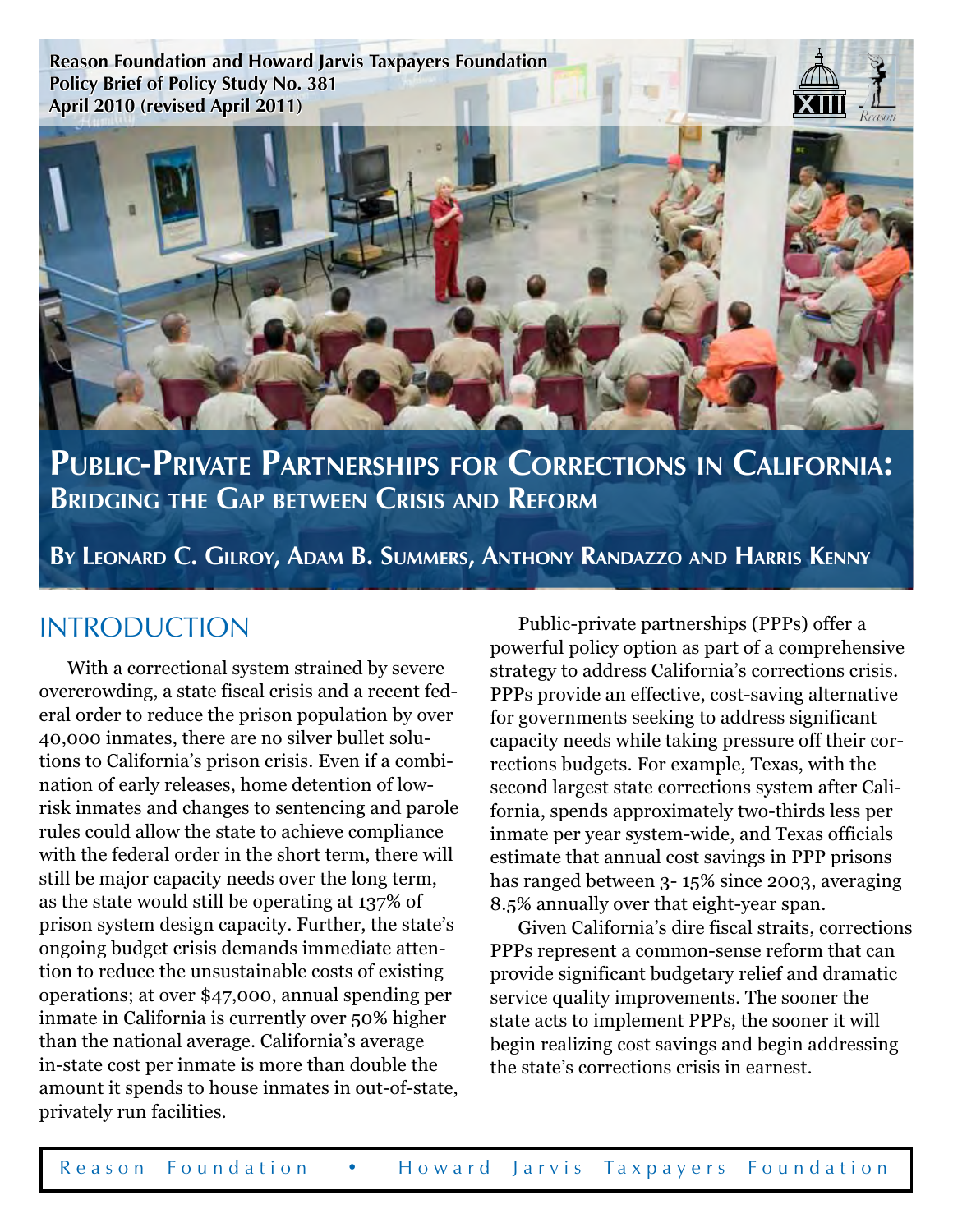# California Corrections: A **STATE OF CRISIS**

California's correctional system is in crisis. The state inmate population is nearly double what the state's prison system was designed to hold. The state's high recidivism rate has held steady, even as the incarcerated population and total prison spending have skyrocketed over time. The state's severe fiscal challenges have brought renewed attention to the costs and performance of the corrections system.

The severity of the Golden State's corrections crisis is overwhelming:

- The California Department of Corrections and Rehabilitation (CDCR) estimates that the state had approximately 167,000 people in correctional facilities in 2009 at a cost of approximately \$47,000 annually per inmate.<sup>1</sup>
- The state's prison system is severely overcrowded, filled to nearly double the capacity it was designed for (84,000 prisoners). Instead of prison cells, it's common to see California inmates double- and triple-bunked in hastily converted open gymnasiums today.
- n In August 2009, a three-judge federal panel ruled that conditions in the state's prisons are so deplorable that the state must devise a plan to release over 40,000 prisoners to relieve overcrowding and maintain basic quality of life for the prisoners behind bars.<sup>2</sup> Even if 40,000 inmates are released, the state's prisons would still be at roughly 137% of design capacity. The environment was described in the court opinion as "criminogenic", which means that it increases the likelihood of inmates committing crimes. Further, the court said that action was necessary to prevent "death and harm" to inmates.<sup>3</sup>
- n Helping drive overcrowding is the reality that once leaving, two out of three offenders are returning to the corrections system. California's 70% recidivism rate is among the highest in the country, an unsustainable trend driving spiraling corrections costs and a capacity crisis.4
	- n A federal Receiver has taken control of Cali-



fornia's correctional health care services in the wake of a 2001 class action lawsuit over the dismal quality of medical care in the state prison system. In ruling for a federal takeover, U.S. District Court Judge Thelton E. Henderson wrote, "[t]he Court has given defendants (the State) every reasonable opportunity to bring its prison medical system up to constitutional standards, and it is beyond reasonable dispute that the State has failed. [...] It is clear to the Court that this unconscionable degree of suffering and death is sure to continue if the system is not dramatically overhauled."

- It takes California an average of seven years to build a new state prison through traditional public-sector procurement methods laden with onerous rules and cost mandates. By contrast, private corrections companies can deliver an equivalent facility in approximately one year.<sup>5</sup>
- $\blacksquare$  Correctional officers are California's single biggest personnel expense. According to the Legislative Analyst's Office (LAO), the state's politically powerful prison guards union—the California Correctional Peace Officers Association (CCPOA)—represents one of every seven state employees, but it accounts for a disproportionately high 40% of all state personnel costs paid from the state's General Fund.<sup>6</sup>
- A 2006 analysis by the *San Diego Union Tribune* found that nearly 2,400 correctional officers—one in 10—earned pay exceeding \$100,000 in 2005, up from 557 the previous year.7 Prison guards' pay and benefits are so good that 130,000 people apply for correc-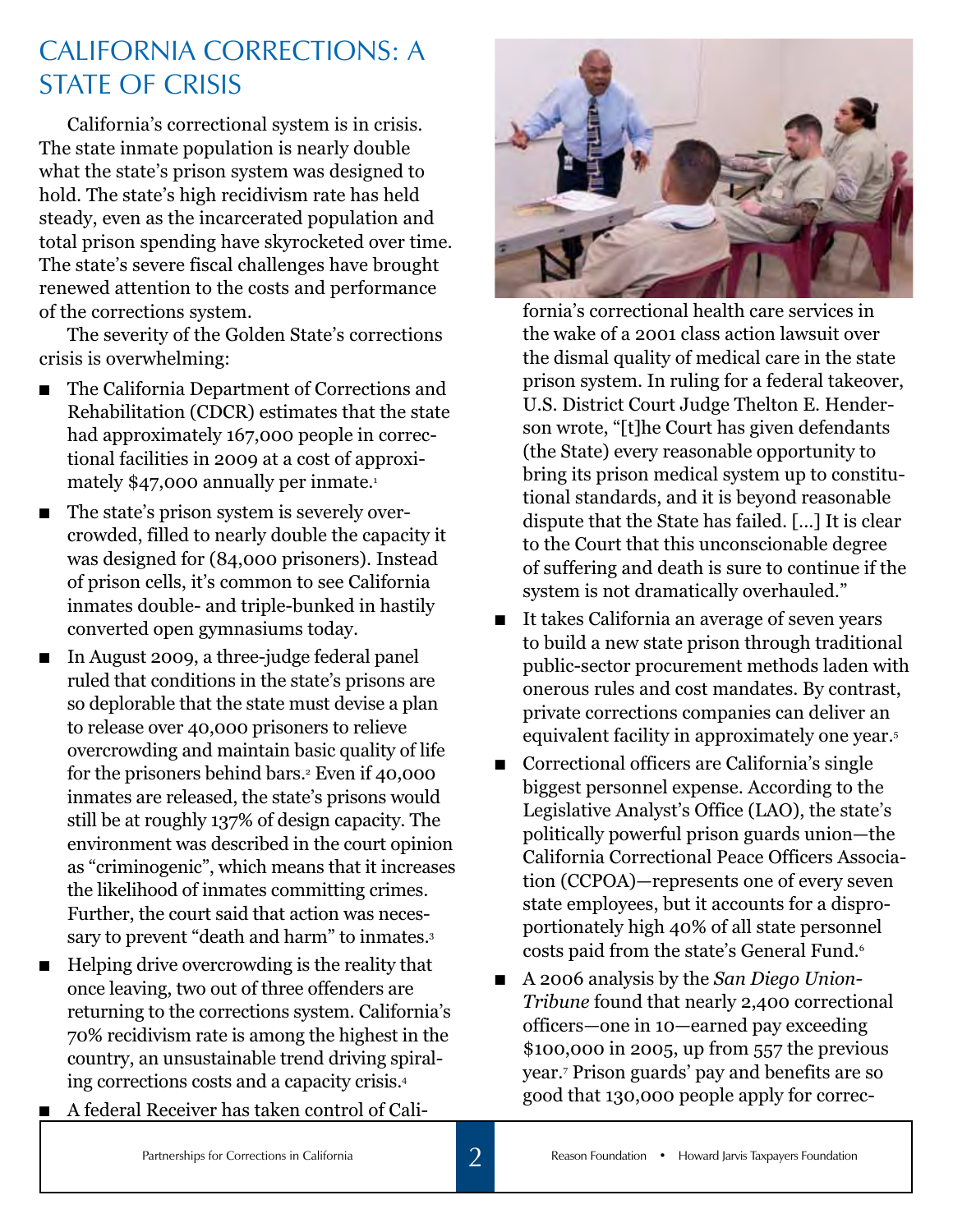tional officer jobs every year, equivalent to one of every 140 persons in the entire California civilian labor force.8

- In fact, the California Department of Corrections and Rehabilitation (CDCR) has run advertisements claiming that, "you can earn more than \$73,000 a year wearing one of our uniforms" and "earn a retirement package you just can't find in private industry."9
- n In a 2007 report to the governor, the Little Hoover Commission found that, "Despite the rhetoric, 30 years of "tough on crime" politics has not made the state safer. Quite the opposite: today thousands of hardened, violent criminals are released without regard to the danger they present to an unsuspecting public… California's parole system remains a billion dollar failure."<sup>10</sup>

The high costs of California corrections become even starker when viewed in the context of its peers' costs. Among the largest state corrections systems, California's daily cost per inmate of \$133 was dramatically higher than any of its peers, save New York (\$152). Notably, Texas—with an inmate population second only to California's and of comparable scale spends less than one-third the amount per inmate than the Golden State, in part to due Texas's use of PPPs in corrections.

## **Table 1: Top 10 State Correctional Systems and Costs, 2008**

| State           | Adult<br>Inmate<br>Population | Population<br>Rank | 2008 Average<br><b>Daily Cost</b><br>per Offender |
|-----------------|-------------------------------|--------------------|---------------------------------------------------|
| California      | 174,291                       | 1                  | \$132.98                                          |
| <b>Texas</b>    | 155,459                       | $\overline{2}$     | \$42.54                                           |
| Florida         | 99,057                        | 3                  | \$52.90                                           |
| New York        | 61,276                        | 4                  | \$152.38                                          |
| Georgia         | 52,775                        | 5                  | \$47.96                                           |
| Ohio            | 50,371                        | 6                  | \$64.17                                           |
| Michigan        | 49,635                        | 7                  | \$89.02                                           |
| <b>Illinois</b> | 45,675                        | 8                  | n/a                                               |
| North Carolina  | 40,406                        | 9                  | \$74.77                                           |
| Pennsylvania    | 38,270                        | 10                 | \$91.40                                           |

Source: American Correctional Association, *2009 Directory of Adult and Juvenile Correctional Departments, Institutions, Agencies, and Probation and Parole Authorities*.

## Crisis Opens Doors to Private Sector Solutions

PPPs are simply government contracts with private sector prison operators or service vendors to provide a range of different correctional services—from financing and operating prisons to delivering various inmate services (e.g., health care, food) and administrative/operational support functions (e.g., facility maintenance, transportation and information technology). Since the introduction of corrections PPPs in the United States in the 1980s, governments at all levels have found that they can play a critical role in driving down corrections costs (5-15% on average, though sometimes far more), stretching limited tax dollars and improving the quality of prison services– and thus, of offender outcomes.

#### **A. The Benefits of Partnerships in Corrections**

Governments at all levels have increasingly partnered with private sector correctional services providers to finance, design, build, and/or operate correctional facilities and deliver a wide array of correctional services. PPPs are increasingly used to achieve cost savings, alleviate overcrowding, access state-of-the-art security and inmate management techniques, harness innovative rehabilitation programs and decrease recidivism rates. All of these benefits are reasons for California to take a closer look at expanding its corrections PPPs.

Private management of prisons generally takes two forms. One is standard contract operation, whereby a private management firm is hired to run a government prison. The other is contracting for bed space to house prisoners, either at in-state or out-of-state private correctional facilities. For example, states like Alaska and Hawaii have no privately operated prisons within their borders but contract with out-of-state private prisons to house overflow inmates, an approach replicated in recent years in California.

Similar to PPPs in other areas of governmentprovided services, partnerships in corrections can be used in a variety of ways, including the financ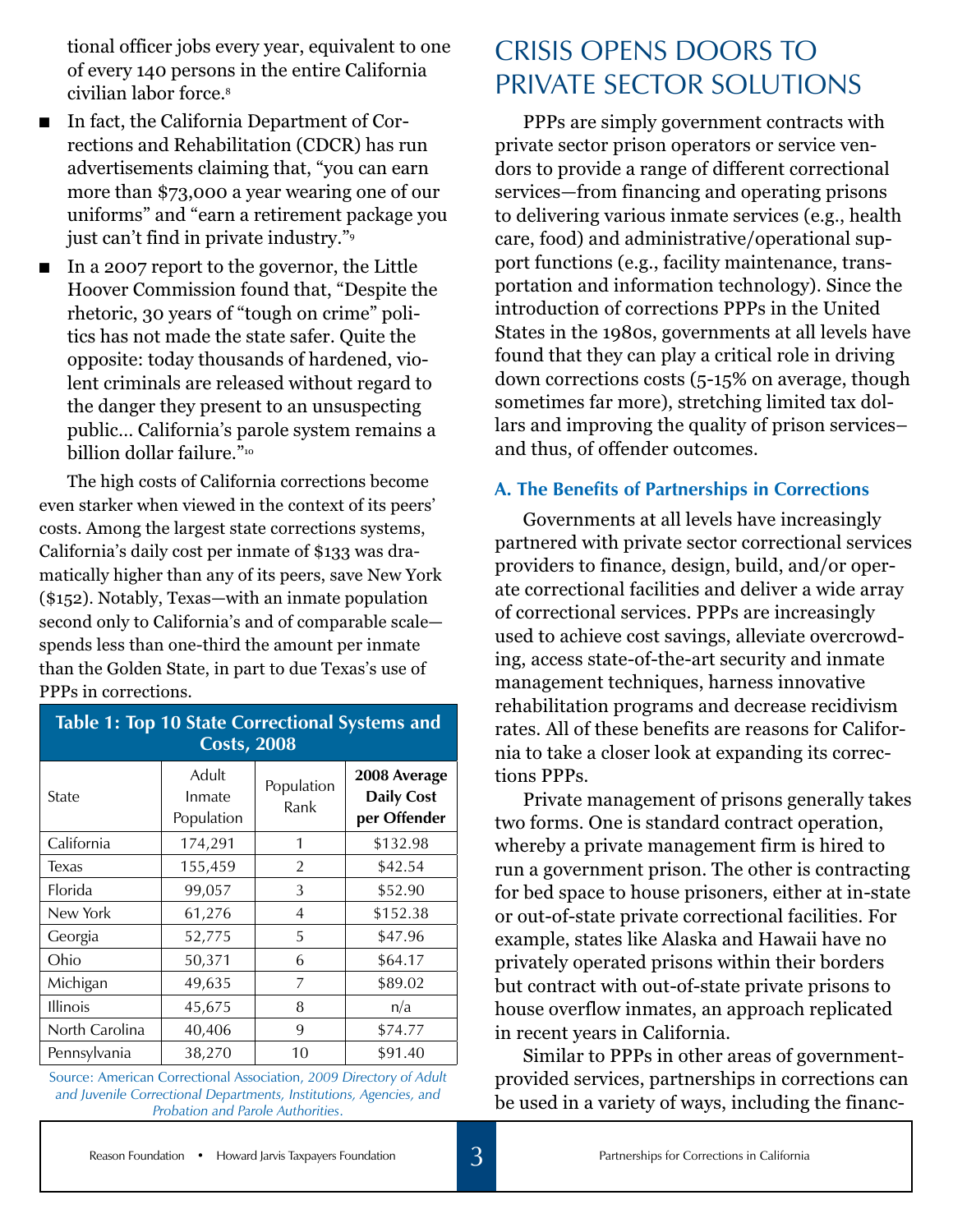ing and construction of new correctional facilities, contracts for private prison beds to relieve inmate overcrowding and the delivery of an array of services (e.g., health care, food services, transportation, etc.) that reduce corrections costs for struggling budgets.

The driving force behind successful PPPs is competition. The private sector competes for the best price, the highest quality and most effective service. Competition drives costs down, encourages efficiency, inspires innovation and rewards quality in the delivery of services. In fact, efficiency, innovation and quality—in addition to cost savings—have been leading reasons why public corrections agencies have partnered with private providers to help improve system operations and address capacity needs.

Contracts should be performance-based (focusing on outputs or outcomes) and include quality assurances or quality control assurances. Quality outcomes arise from the appropriate safeguards and performance standards that governments write into contracts, creating a strong incentive for the contractor to deliver high-quality services and ensure proper performance. If written properly, a competitive corrections contract gives policymakers more control and flexibility than their own in-house corrections because contractors have something to lose if they don't perform to standards. PPPs also allow governments to shift the risks to the contractors, which helps achieve both the most efficient risk allocations and allows risk to be used as a management tool.

#### 1. Cost Savings

There is abundant academic and government research demonstrating that private corrections providers can operate correctional facilities at a lower cost than government-run facilities. For example:

■ Data compiled by the state of Texas show that the per diem costs in privately operated prisons have ranged between 3% to 15% lower than the per-diem costs in comparable government-run facilities since 2003, averaging an 8.5% annual

cost savings over that eight-year period.

- A 2002 Reason Foundation study reviewed 28 academic and government studies on the corrections PPPs and found that private corrections companies saved up to 23% in daily operating costs over comparable governmentrun systems.11 The studies reviewed support a conservative estimate that private facilities offer cost savings of between 10 and 15% over their public sector counterparts.
- n A comprehensive 2003 study by the Rio Grande Foundation surveyed prison expenditures in 46 states, and found that states with significant private prison populations save considerable amounts over those with no private prisons. For example, the study found that public sector facilities in New Mexico—which contracted out 45% of its correctional system under the administration of former Gov. Gary Johnson—spent \$9,660 dollars per prisoner per year less than peer states that had no privately operated correctional facilities.<sup>12</sup>
- n A 2009 Avondale Partners survey of 30 state correctional agencies found that in states currently using private sector services, the average daily savings for partnership prisons was 28%.13

Texas offers compelling evidence for the cost savings possible through PPPs. The Texas Legislative Budget Board's (LBB) biannual cost comparison study of public and private sector prison operations offers data demonstrating that annual cost savings in PPP prisons has ranged between 3% and 15% since 2003, averaging 8.5% annually over that eight-year span. (see Figure 1).

The use of corrections PPPs in Texas has helped keep the state's annual inmate costs relatively stable in recent decades; conversely, California's costs have risen dramatically in the absence of competitive pressures.

The key to the lower costs of the private sector is competition. Competitive pressure provides the incentive to be efficient that helps drive private sector costs down, and firms can also achieve cost savings through innovative design and manage-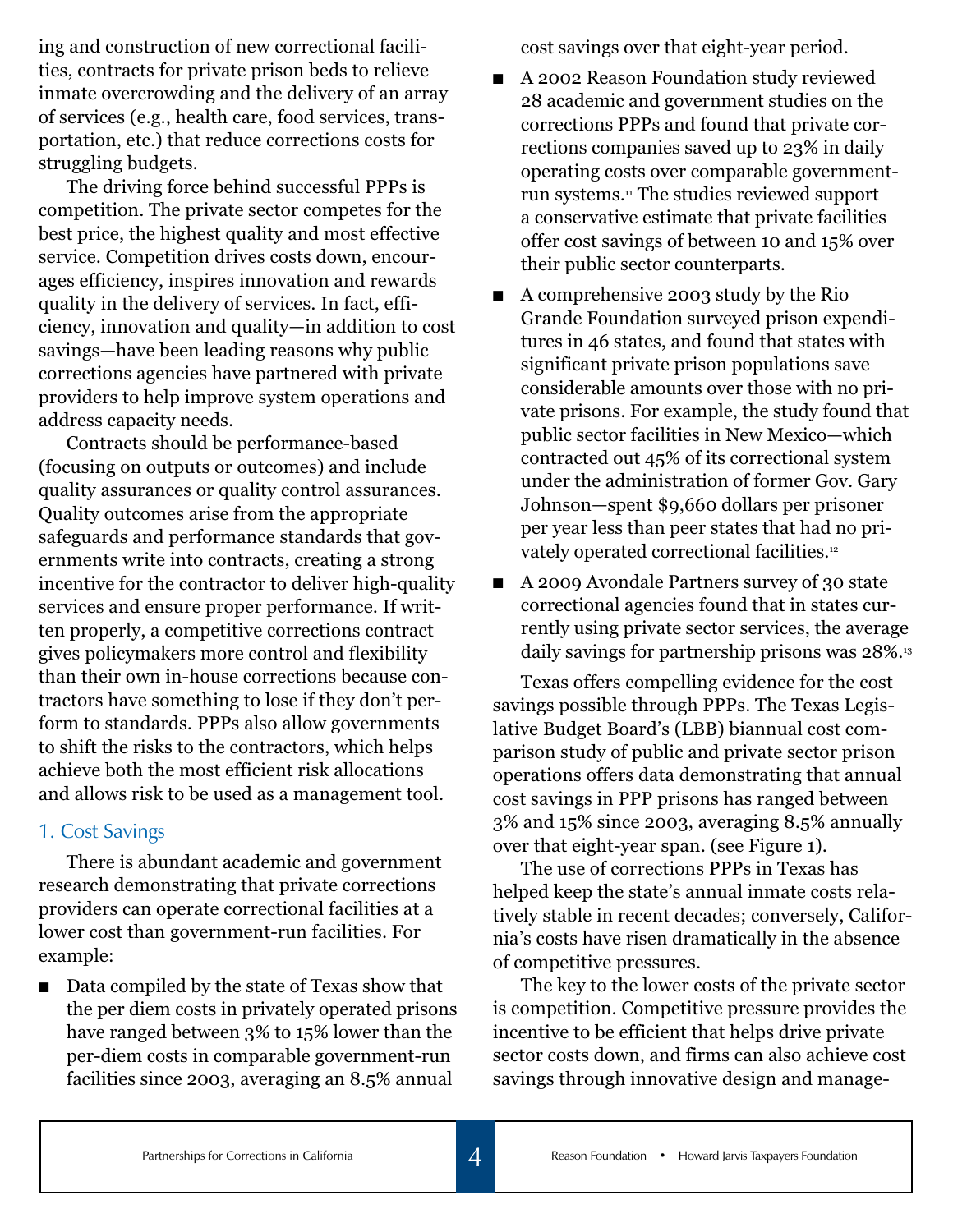

ment practices. The private sector saves money by doing a number of things differently from government. Since its success hinges on delivering the same product as the government but at lower cost, or a better product at a cost effective price, it turns to new management approaches, new monitoring techniques, and administrative efficiencies and other innovations.14 Moving beyond "the way things have always been done" allows it to reduce labor costs, reduce tension between correctional officers and inmates, make full use of a facility's capacity, and make more efficient purchases.

#### 2. Service Quality

In addition to reducing costs, there is clear and significant evidence that privately operated facilities provide at least the same level of service that government-run facilities do. Service quality considerations cut across all dimensions and variables involved in correctional operations, including facilities, safety, recidivism, educational and vocational training, inmate programming (e.g., substance abuse, etc.), health care delivery and food quality.

As important as cost savings are in considering the potential use of corrections PPPs, it is just as important for policymakers to consider *how* firms would provide services or deliver projects. Enhancing accountability and performance are prime considerations for many public officials in their role of protecting the public interest. Performance-based PPP contracts are a key means of capturing the broad range of service delivery goals that go beyond simple cost savings.

The contractual mechanism in PPPs increases the incentive to produce high-quality work and ensure high performance. Indeed, the level of performance is firmly established in the contract. Generally, contracts should be performancebased (focusing on outputs or outcomes) and include quality control assurances. They allow governments to purchase results, not just process, rewarding the private firm only if specified quality and performance goals are met. This makes privatization even more dramatically a case of purchasing something fundamentally different from in-house services.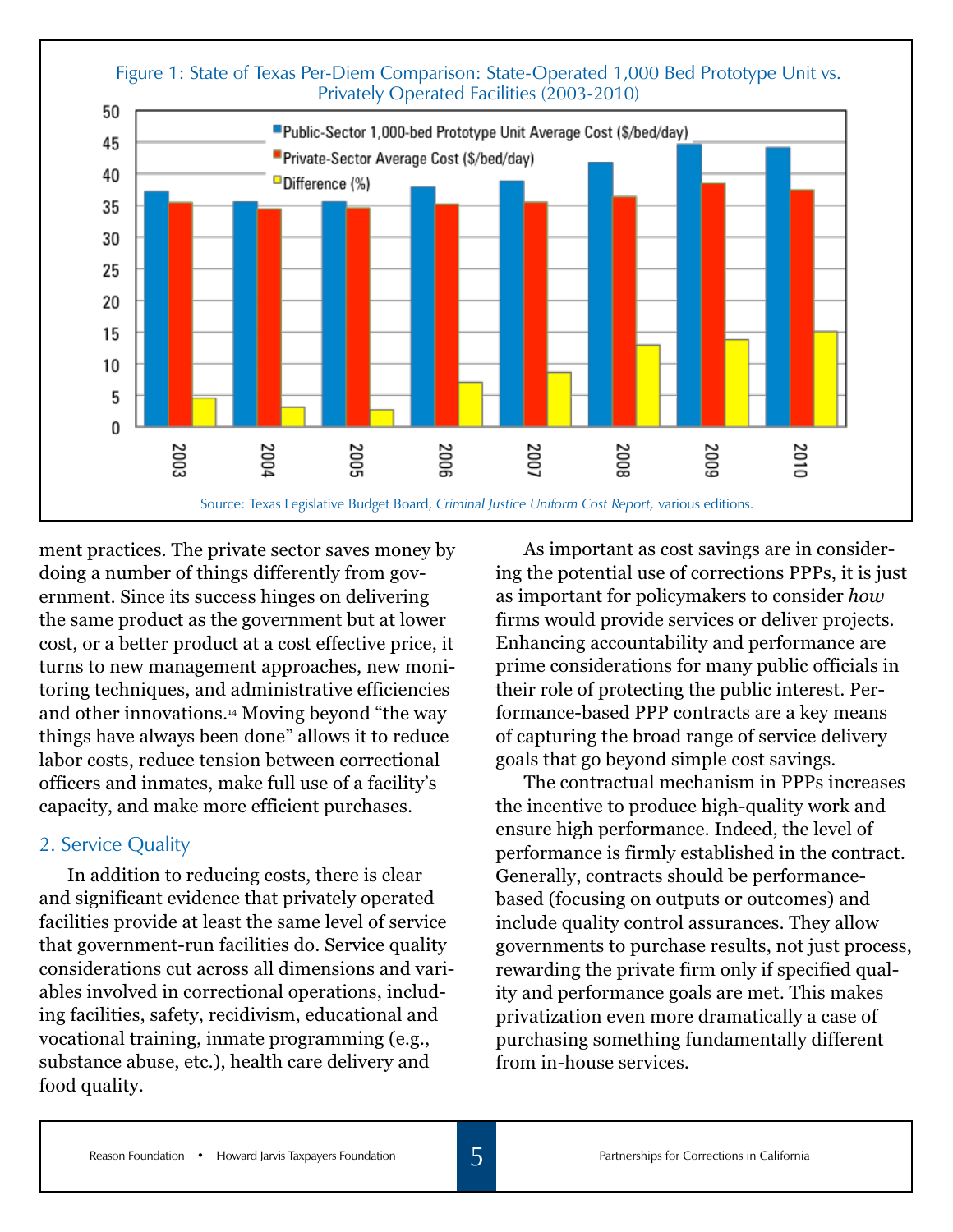Service quality considerations generally fall into two categories:

*Facility Quality:* Corrections management companies have greater incentives to build high-quality, cost-effective facilities because their future business depends on successful projects. Government-run projects have little incentive (other than overcrowding) to finish building by a specific date. If a company fails to complete a contracted correctional facility on time or doesn't build a quality prison, the governing entity can simply fire them, or not hire them again. The same cannot be said if the government fails in building its own facility.

Privately operated correctional facilities employ state-of-the-art technology and design techniques—such as sight lines and technology to allow inmates to be monitored with fewer correctional personnel—as they compete to stay a step ahead of their competitors. Any given firm may be constructing multiple facilities each year, allowing for continuous improvement in facility design that tends to be unmatched in the public sector, whereas an individual agency may only be responsible for delivering one or two new correctional facilities *each decade*.

*Operations Quality:* Most concerns about quality are related to prison operations. Because corrections management companies seek to maximize profit, critics argue they will cut corners and create unsafe conditions for both correctional officers and inmates. However, because these correctional operators have to compete to win the right to manage a facility, they have a strong incentive to run efficient operations. They also have a greater incentive to meet quality standards for fear of losing their contract. These twin concerns give private firms the incentive to provide the same level or better service and security that public prisons do while saving considerable taxpayer funds.

Most contracts now stipulate adherence to American Correctional Association accreditation standards that include training at a more stringent level than many state corrections departments require. Some corrections management

companies, seeking competitive advantage in the quality of their staff, train their staff above ACA accreditation standards. Further, private prisons improve efficiency by controlling legal liabilities, reducing use of overtime, managing to prevent injuries and workers' compensation liabilities, and improving labor productivity. Moreover, competition and the fear of privatization drives efficiency in the public sector corrections marketplace, because government facilities are pressured to become more efficient and to provide better services to compete with private corrections management companies.

#### 3. Overcrowding and Capacity Needs

PPPs can be used to address overcrowding and capacity needs in several ways: out-of-state contracts for open beds in existing prisons, tapping PPPs to deliver an out-of-state prison to house state inmates, or perhaps to build a brand new, in-state prison. Regardless of the mechanism chosen, corrections PPPs can be particularly effective in solving overcrowding issues by adding additional beds at cost-effective rates, as California has already seen through its limited use of contracting for out-of-state beds in privately operated prisons.

Private corrections providers can design and build new facilities with their own money to help public corrections agencies meet their capacity needs, and states can also contract with correctional management firms to transfer inmates out of crowded, in-state public sector prisons to open beds in privately operated, out-of-state correctional facilities. The La Palma Correctional Center, a newly opened prison built in Arizona to house California inmates, was delivered through this type of approach.

The public sector is already paying for these inmates at their facilities anyway, so if a contract is designed effectively, the public sector may wind up saving money while solving its overcrowding problem at the same time. The additional facility will also add new jobs and provide an economic boost to a community.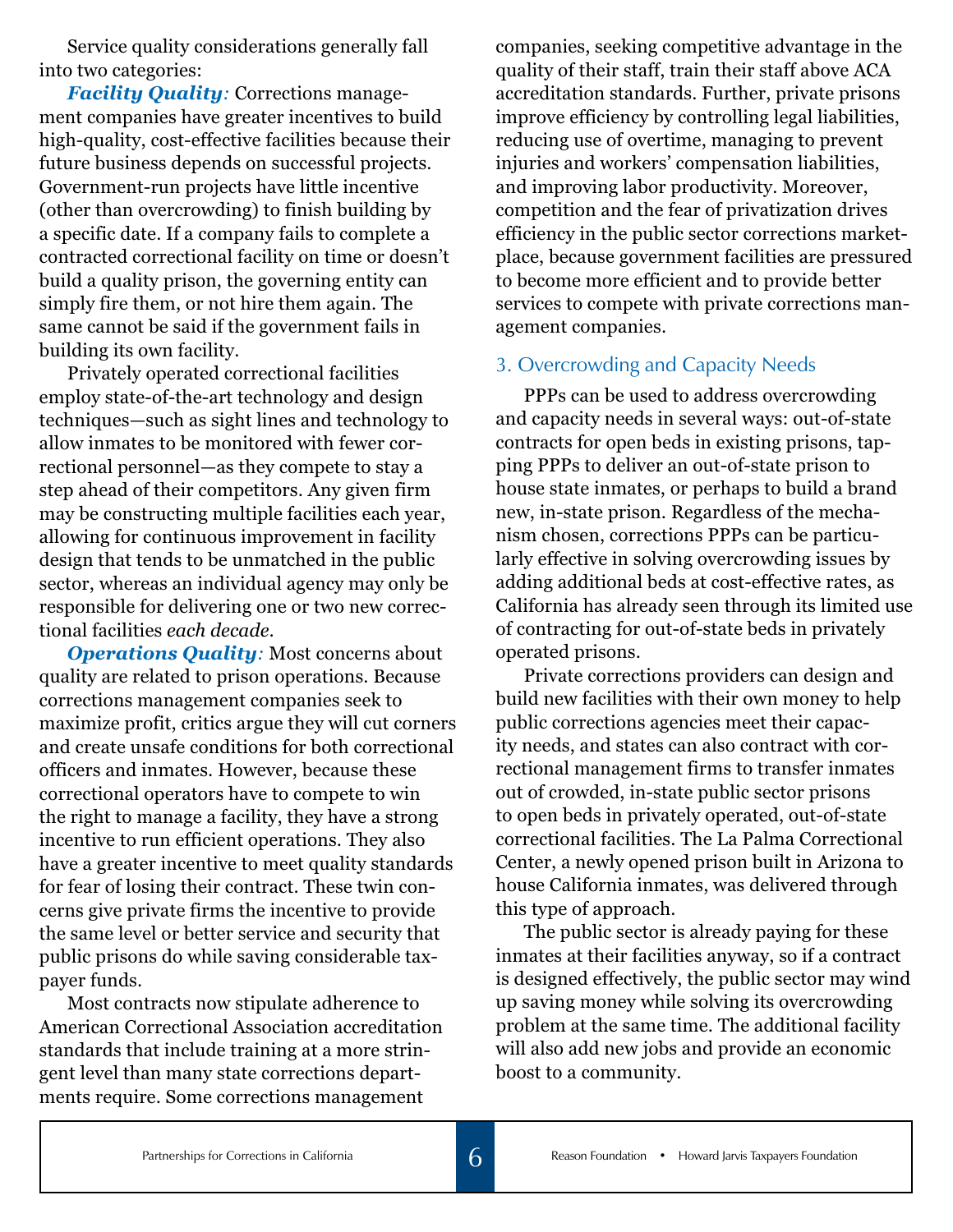#### 4. Risk Transfer

One of the most important benefits of PPPs whether in corrections or most other types of government services—is that they offer governments a means of shifting major risks to contractors (and *away* from taxpayers)—which helps achieve both the most efficient risk allocations and allows risk to be used as a management tool, rather than just something to fear.

The power of a strong, performance-based contract should not be overlooked by public officials, who can incorporate quality assurances into service delivery—or incorporate quality controls into project delivery, in the case of new or expanded prison capacity built through PPPs as ways of managing risk. Further, significant operational risks—perhaps most importantly, the risk of future service quality declines—can be minimized by incorporating financial penalties for underperformance into the contract. PPP contracts for building new correctional facilities should also transfer project delivery risks including the risk of cost overruns and schedule slips—to the private partner, creating strong incentives for efficiency and performance in project delivery.

### **B. Common Concerns with Private Correctional Services**

#### 1. Accountability, Regulation and Oversight

Privately operated prisons have much more accountability than public sector facilities. In traditional public sector facilities, government plays the role of both regulator and operator, which tends to promote a lack of transparency and accountability. State officials are effectively placed in the position of being able to "grade themselves," creating few incentives to perform better and seek innovative, cost-saving service delivery strategies. And while policymakers can certainly influence and oversee the activity of state agencies through various means (e.g., budgeting, rulemaking, legislation, hearings, etc.), there often tends to be an implicit deference by

policymakers to the agency director and staff on matters of substance, which tends to limit the willingness and ability of policymakers to effectuate systemic reforms that radically overhaul existing public service delivery systems. In addition, public sector civil service rules tend to limit the ability of public sector managers to "right-size" systems by releasing or realigning staff, which by its very nature limits the ability of managers to hold public employees accountable for their onthe-job performance. In many ways, the government monopoly in corrections tends to experience the same phenomenon as any other monopoly absent external pressures, accountability suffers.

By contrast, there are five key layers of accountability with corrections PPPs—the terms of the contract, government monitoring, policymakers, internal audits and compliance reviews, and corporate shareholders—far more than in traditional public sector facilities.

#### 2. Legal Authority

Local and state governments deal with the legal authority to contract for correctional services in their own ways. The 31 states that currently have a partnership prison in operation or under construction have prescribed authority under state or local law that allows inmates to be placed in private custody. States often pass enabling legislation to allow for private prisons, while others seek a determination by the state attorney general that there is no law or constitutional provision forbidding contracts for partnership corrections.

### 3. Safety and Incidents

Riots and other violence occasionally occur in both public and private prisons. Private firms are generally required to staff enough trained personnel to deal with an inmate uprising. Both state-run and private prisons usually also rely on help from local and state authorities to quell disturbances. Because private prisons generally have better trained guards and more modern facilities with better safety features, the number of incidents at private facilities is lower than at state-run prisons,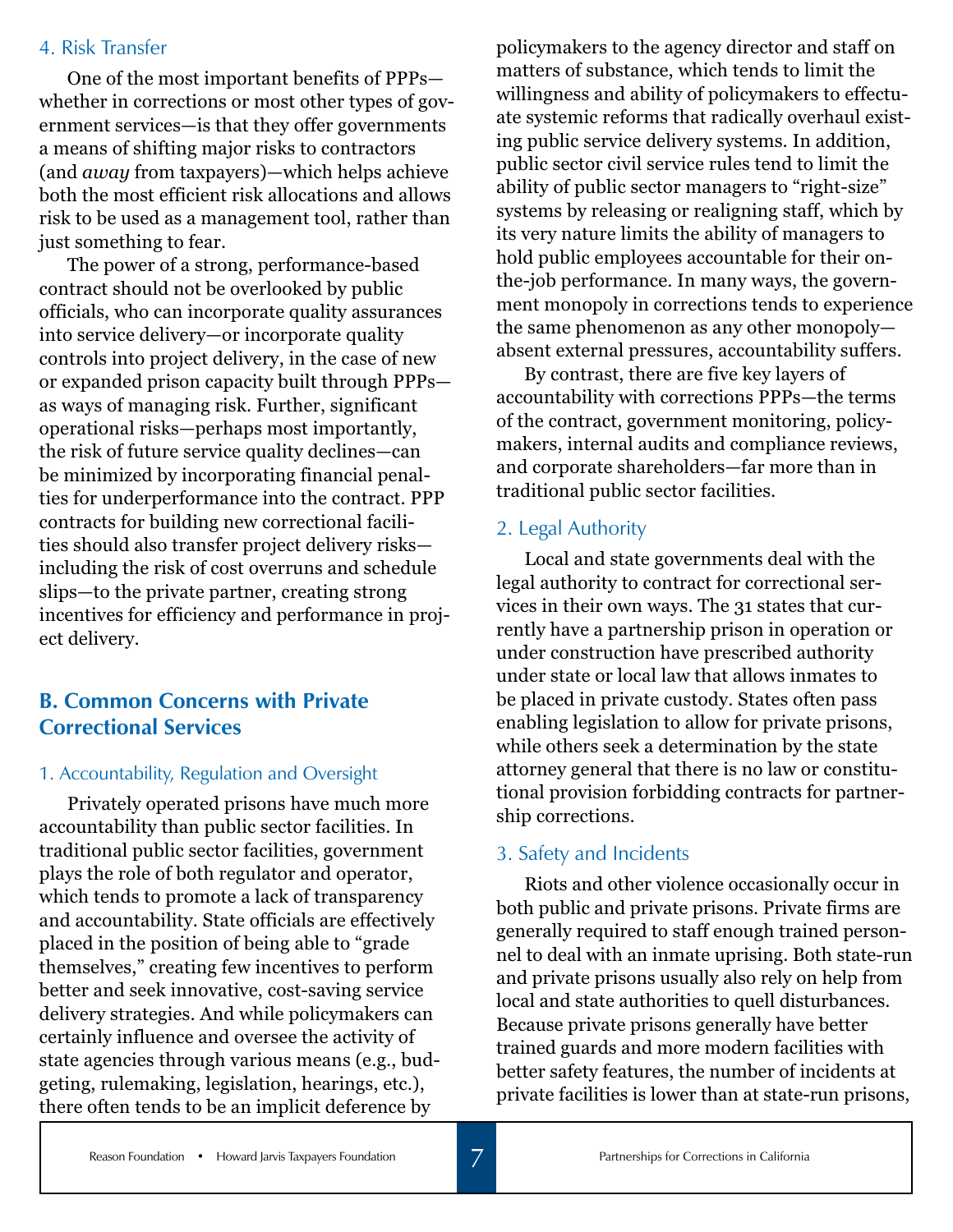| Table 2: Violence in Public and Private Prisons, Allegations and Substantiated Incidents, 2005-6 |       |             |      |                                 |      |                         |      |                                 |  |
|--------------------------------------------------------------------------------------------------|-------|-------------|------|---------------------------------|------|-------------------------|------|---------------------------------|--|
|                                                                                                  |       | Allegations |      | <b>Rate</b> (per 1,000 inmates) |      | Substantiated Incidents |      | <b>Rate</b> (per 1,000 inmates) |  |
|                                                                                                  | 2005  | 2006        | 2005 | 2006                            | 2005 | 2006                    | 2005 | 2006                            |  |
| <b>Public-State</b>                                                                              | 4,341 | 4,516       | 3.68 | 3.75                            | 458  | 549                     | 0.39 | 0.46                            |  |
| Public-Federal                                                                                   | 268   | 242         | 1.71 | 1.5                             | 41   | 5                       | 0.26 | 0.03                            |  |
| Private                                                                                          | 182   | 200         | 1.8  | 1.91                            | 24   | 9                       | 0.24 | 0.09                            |  |
| Total                                                                                            | 6,421 | 6,528       | 2.83 | 2.91                            | 885  | 967                     | 0.4  | 0.43                            |  |

Source: Bureau of Justice Statistics

and roughly the same as at federal prisons.

The most recent data from the Bureau of Justice Statistics (see Table 2) shows privately operated facilities had a much lower rate of violent incidents (both alleged and substantiated) than state facilities in 2005 and 2006. The rate of allegations made against public sector prisons were roughly double that of the private sector, and after investigations, the rate of substantiated violent incidents was found to be five times higher in state facilities than those operated under private management. It should be noted, however, that these data cover all security levels and may not fully account for differences in inmate populations among public and private providers.

Almost every incident between inmates—or between inmates and correctional officers—costs a prison money. These incidents lead to lawsuits, which also increase personnel costs. Private corrections management companies respond to these incentives by managing facilities in ways that minimize incidents.15 This means maintaining tight control of inmates and keeping them well-fed and occupied with work, education or recreation.

The contract itself can be constructed to tie payment to the achievement of safety goals. For example, the state of Victoria, Australia has used an innovative performance-based fee to align the company's long-term interests with the government's goal of safe and high-quality services. The fee is tied to a set of performance indicators including escapes, deaths in custody, assaults on inmates and assaults on staff. As long as the company meets standards in these areas, based on averages from government prisons, it receives the full fee.

Given the vital importance of safety to private corrections providers—after all, firms with poor safety records will lose contracts to strong performers—market competition creates an everpresent incentive for firms to operate correctional facilities as securely and safely as public sector prisons—if not more so.

#### 4. Use of Force

The use of force is an issue that all private corrections firms must face. There are judicially prescribed limitations on the use of deadly force by police and corrections officers in governmentrun prisons. Common law allows for the use of force by private citizens, including private prison guards, for self-defense, defense of another, or to prevent the escape of a felon. Although there have been no cases dealing directly with the use of deadly force by partnership corrections personnel, some scholars anticipate that the same rules that apply to public prison guards will apply to private ones as well.

The use of force is one area in which the private sector has been innovative. Since partnership prisons are held accountable for all incidents with their inmates, they have every incentive to limit uses of force. At the La Palma Correctional Facility in Arizona, operated by CCA, guards use specialized pellet guns (which resemble large paintball guns) specially designed to disperse crowds while inflicting minimal damage.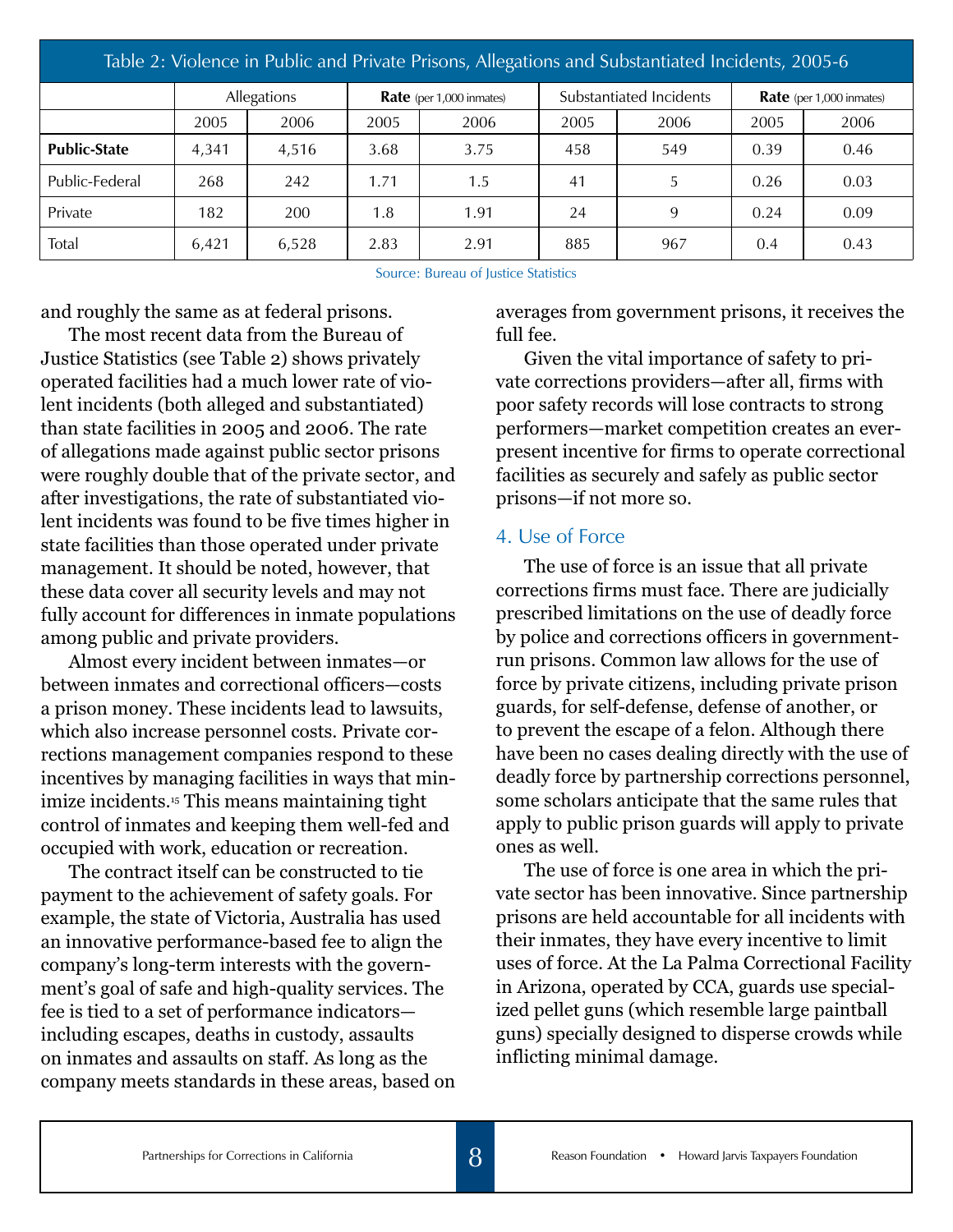# Policy Options for California: Public-Private Partnerships in Correctional Services

Since CDCR began partnering with Corrections Corporation of America (CCA) in 2006 to house 1,000 inmates out of state, the contract has been amended to accommodate a tenfold increase in out-of-state contracted beds. The California population housed in CCA facilities in Arizona, Mississippi and Oklahoma now stands at more than 10,000 under the most recent contract amendment from 2009.

Even though these out-of-state contracts were small steps relative to the scale of California's capacity crisis, policymakers should recognize that the private sector delivered when California needed it most, suggesting a greater role for public-private partnerships (PPPs) moving forward. The following recommendations outline further steps California can take to leverage PPPs to help address the state's severe prison capacity issues with limited public funds.

### **Major Potential Savings for California through PPPs**

#### 1. Partial Outsourcing

While the large-scale outsourcing of the state's corrections operations may not be politically or practically feasible immediately, California can take an important, immediate step toward reduc-

ing its corrections costs by building upon its successful experience transferring inmates to lowercost facilities out of state. Expanding this strategy by transferring an additional 25,000 low- to medium-security inmates to such facilities—5,000 per year for five years—would result in an estimated savings of *between \$111 million and \$120 million for the first year of the prisoner transfer plan, and between \$1.7 billion and \$1.8 billion in savings by the end of year five* (see Table 3).

According to industry experts, there is currently not enough excess bed capacity in out-ofstate privately operated prisons today to absorb that many prisoners. Increasing the number of transferred prisoners incrementally, however such as 5,000 per year for five years—would allow time for private corrections management firms to finance, design and build new prison capacity either through new prisons or expansions of existing facilities out of state—to accommodate the additional inmates. Though the financial markets are still in recovery in the wake of the 2008-2009 recession, it is very likely that if California were to demonstrate strong interest in PPPs to the marketplace, investors would capitalize the development of new prison capacity.

The savings estimates above are based on comparing California's total costs to house and care for inmates in state-run facilities with private industry's costs, as well as costs in other state correctional systems. It is difficult, if not impossible, to make more detailed estimates at the service level (such as for facilities maintenance or specific health and mental health services) due to a lack of basic spending and performance data at the

| Table 3. Estimated 5-Year Cost Savings from Transferring Additional Inmates to Out-of-State Facilities |                                  |                                   |                                   |                                    |                                    |  |  |  |
|--------------------------------------------------------------------------------------------------------|----------------------------------|-----------------------------------|-----------------------------------|------------------------------------|------------------------------------|--|--|--|
| Year                                                                                                   | Year 1                           | Year 2                            | Year 3                            | Year 4                             | Year 5                             |  |  |  |
| Cumulative Number of<br><b>Prisoners Transferred</b>                                                   | 5,000                            | 10,000                            | 15,000                            | 20,000                             | 25,000                             |  |  |  |
| 1-Year Savings                                                                                         | \$111 million -<br>\$120 million | $$222$ million -<br>\$240 million | $$333$ million -<br>\$360 million | $$444$ million -<br>\$480 million  | \$555 million -<br>\$600 million   |  |  |  |
| <b>Total Savings</b>                                                                                   | \$111 million -<br>\$120 million | \$333 million -<br>\$360 million  | $$666$ million -<br>\$720 million | \$1.11 billion -<br>\$1.20 billion | \$1.67 billion -<br>\$1.80 billion |  |  |  |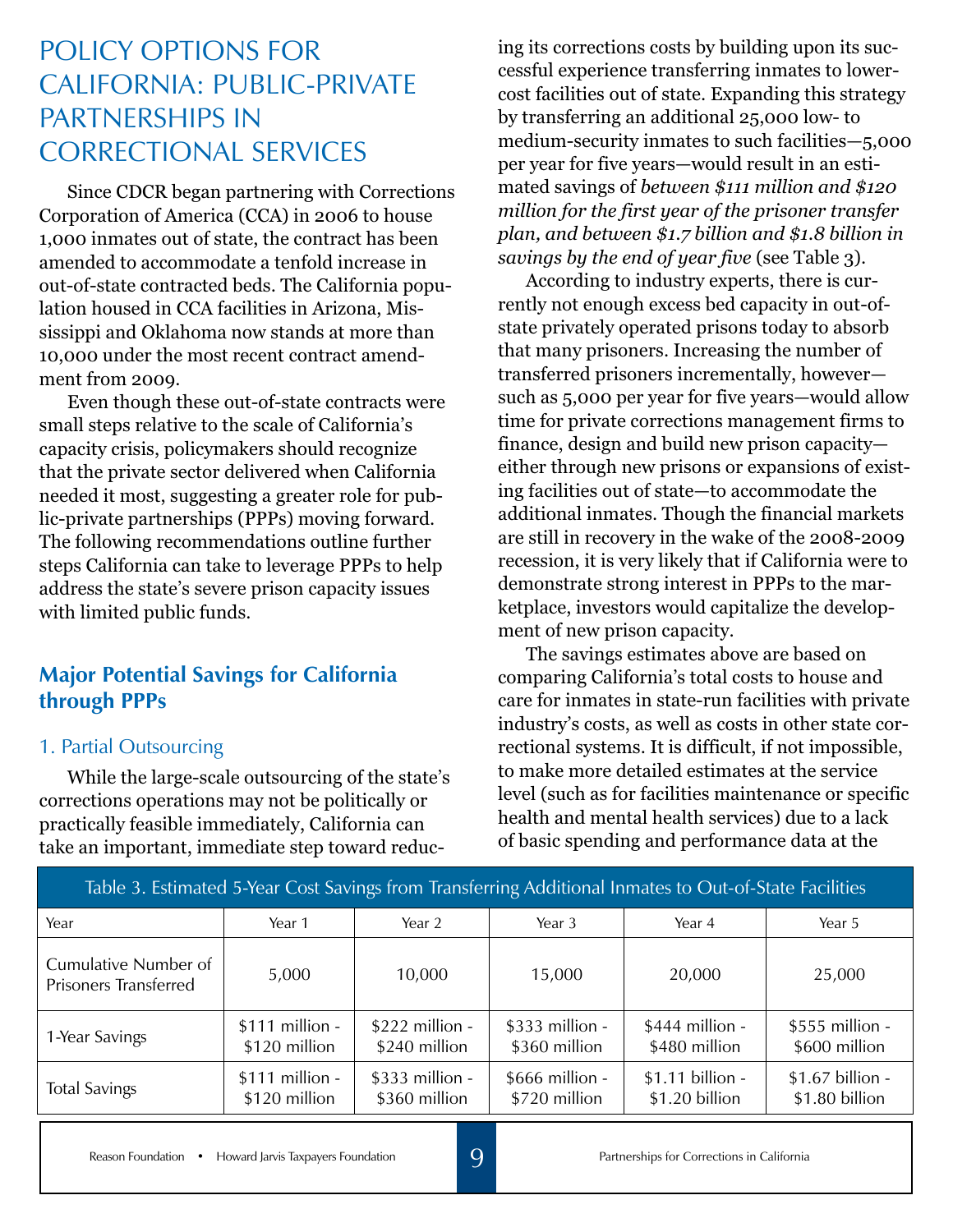CDCR, a problem that has been noted by various experts, including the State Auditor's Office and the Legislative Analyst's Office.

Finally, the above savings estimates assume that the state also embarks on an internal streamlining process, so that cost savings are actually realized, not used to cover waste shifted around to other sections of the CDCR's budget. For example, any efficiency gains achieved through outsourcing or other reforms should be combined with hiring reductions, which could be achieved over time without layoffs by taking advantage of normal attrition rates.

#### 2. Complete Outsourcing

Based on correctional partnership experiences across the nation and the globe, California could reasonably and conservatively expect to realize cost savings of between 5 and 15% from outsourcing its correctional services. Applying this savings range to the state's current (Fiscal Year 2009-10) corrections operating budget of \$8,233,620,000 yields estimated savings of *between \$412 million and \$1.24 billion per year*. This is mitigated somewhat by the fact that the state already does some contracting, although this contracting comprises only a small portion of the state's facilities and budget.

The potential savings may be even greater than this. First, California prison guards' salaries and benefits are higher than those of their counterparts in other states, so contracting should realize greater personnel cost savings (particularly from fringe benefits) than in other places.

Second, there is a large discrepancy in CDCR's self-reported average costs per inmate per day and other data the agency has reported on its operational budget and inmate population, suggesting that the state may be underreporting its true per diem costs. California's self-reported average cost per inmate per day is \$133, but the cost calculated by simply dividing the correctional operating budget by the number of inmates is \$162. By contrast, as noted above, the per diem rate received by private firms in recent contracts ranges from

\$60 to \$75.

If these rates were applied to the entire California corrections budget, that would represent *savings of 44–55% over the state's self-reported per day costs, or savings of 53–63% over the implied per inmate costs* (operating budget divided by inmate population). While this is a generalized analysis that may not capture every cost borne by the state, even if half of this difference is not realized for one reason or another, that would still represent cost savings in the range of 20 to 30%, which, based on the current CDCR budget, translates to *savings between \$1.65 billion and \$2.47 billion per year*.

#### 3. Facilities Design and Construction Outsourcing

In addition to realizing savings from outsourcing its correctional operations, California could achieve further savings by outsourcing the finance, design and construction of correctional facilities. Private companies can build prisons and jails for considerably less than government agencies. Firms in the industry often contend that they can cut between 10 and 40% off construction costs, with 30% being the most common savings estimate.16 Independent estimates of the cost savings show a similar range of  $15$  to  $25\%$ .<sup>17</sup>

There is no single solution to California's prison capacity crisis, and policymakers will need to rely on a variety of short-, mid- and long-term solutions. PPPs can play a vital role in each case.

- n In the short term, the state should dramatically expand contracting for out-of-state prison beds, as described above.
- n In the near-term, the state should consider opportunities to partner with private corrections firms to finance and build new correctional facilities in other, lower-cost states to house larger swaths of California inmates.
- Over the long-term, the state should partner with private-sector providers to finance and develop most, if not all, new in-state correctional facilities under PPPs, and it should contract out the operations of existing facilities wherever possible.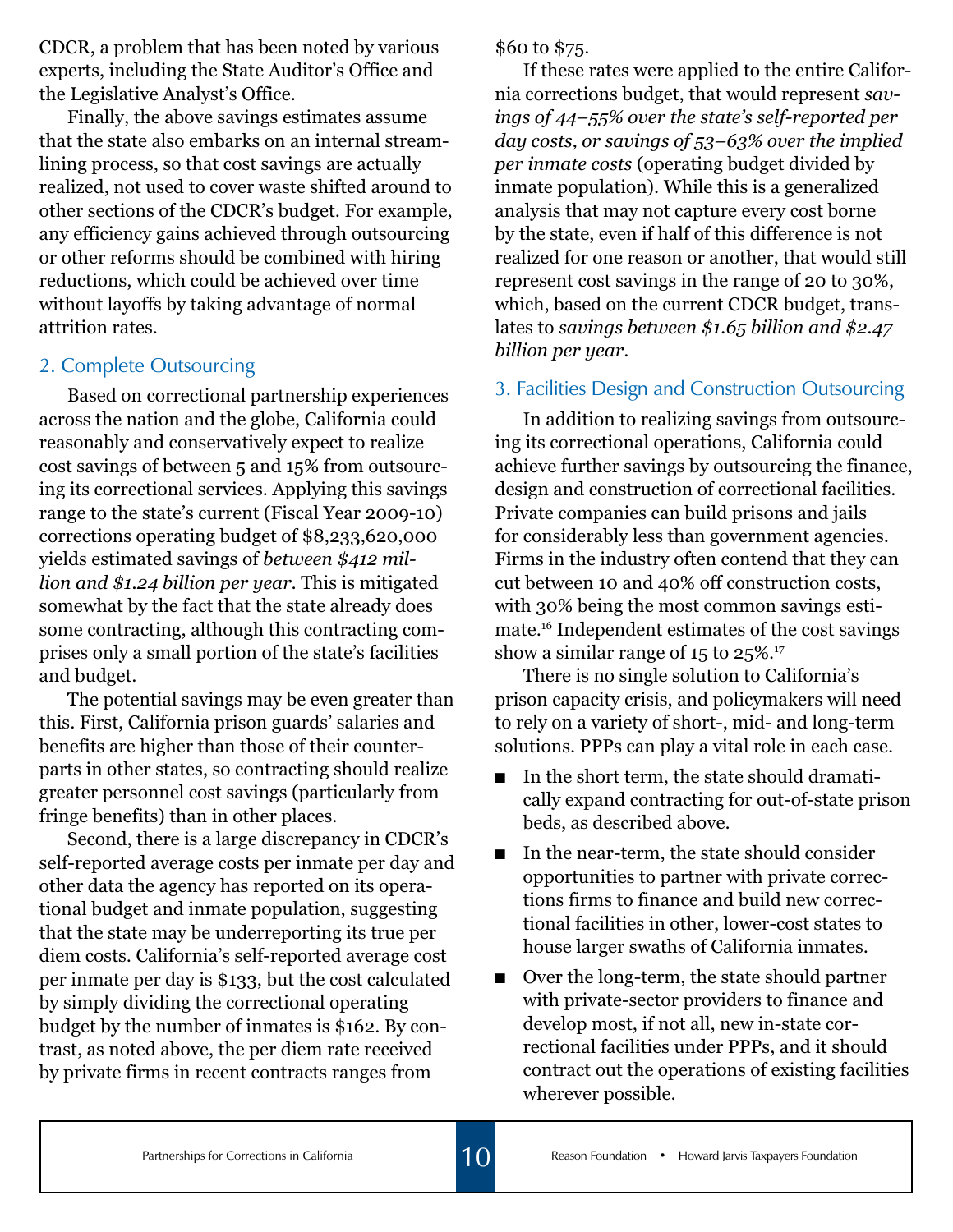However, numerous statutory obstacles prevent the private sector development and operation of in-state, adult secure prisons, and to effectuate the recommendations made above, policymakers will need to pass legislation granting such authority, waive current laws obstructing their development, or both. This is why California should initially send inmates out of state where such enabling legislation currently exists and private corrections management companies are able to build and operate prisons that offer bed space at lower costs.

Cost savings from outsourcing prison construction or other services related to infrastructure are inherently difficult to quantify and would depend upon the number, size, location and type of new facilities to be constructed and how much potential litigation related to overcrowding would be relieved through expanding capacity versus sentencing reform, early release policies and other corrections population reduction strategies.

### 4. Additional Partnership Opportunities

California can take additional steps to help address the state's severe prison capacity issues with limited public funds by leveraging PPPs. However, given the lack of detailed and transparent correctional budget and facility data at CDCR, this report is not able to offer more detailed estimates of the potential costs savings associated with each of the following approaches. Cost savings—whether from operations, infrastructure or future cost avoidance—can be maximized, however, by implementing performance-based contracts that specify outcome goals and allow contractors the flexibility to innovate and best determine how to achieve those goals.

*PPPs in Correctional Health Care, Maintenance and Food Services*: For-profit and nonprofit private organizations also play an important role in providing many correctional support functions in many states, including health care, food services, facility management and maintenance, mental health services, substance-abuse counseling, educational and vocational program-

ming, transportation services and the management of prison industries. Savings can be significant. For example, Louisiana corrections officials estimate that they will reduce the annual costs of providing prisoner medications by over 50% partnering with the private sector for correctional pharmacy services, and the Indiana Department of Correction has reduced the food services costs at dozens of facilities by approximately 30% since contracting out in 2005.

*PPPs to Enhance the Performance and Capacity of Probation and Parole*: To achieve sustainable reductions in the prison population, California will need to expand and improve the performance of its probation and parole system to address the state's high recidivism rate. Opening the playing field to allow for greater participation of private and non-profit providers, in addition to existing public programs, would yield a more meaningful, robust system of communitybased providers.

*PPPs to Finance and Build Specialized Facilities*: Governments are increasingly recognizing the cost and efficiency benefits of using specialized facilities to house unique inmate populations, and more and more states are turning to the use of prisons specifically built and designed to house medical patients, inmates with mental health needs, sexually violent predators and more. Not only can specialized facilities help states better control costs by consolidating inmates with similar needs and care requirements, but the design of these facilities can be customized to the unique populations they serve.

## Conclusion

Public-private partnerships (PPPs) offer a powerful policy option as part of a comprehensive strategy to address California's corrections crisis. Corrections PPPs may not be a panacea, but they should certainly be part of the answer. Soliciting and implementing PPP proposals to address the state's needs for more prison beds, lower operating costs in state prisons and expanded capacity in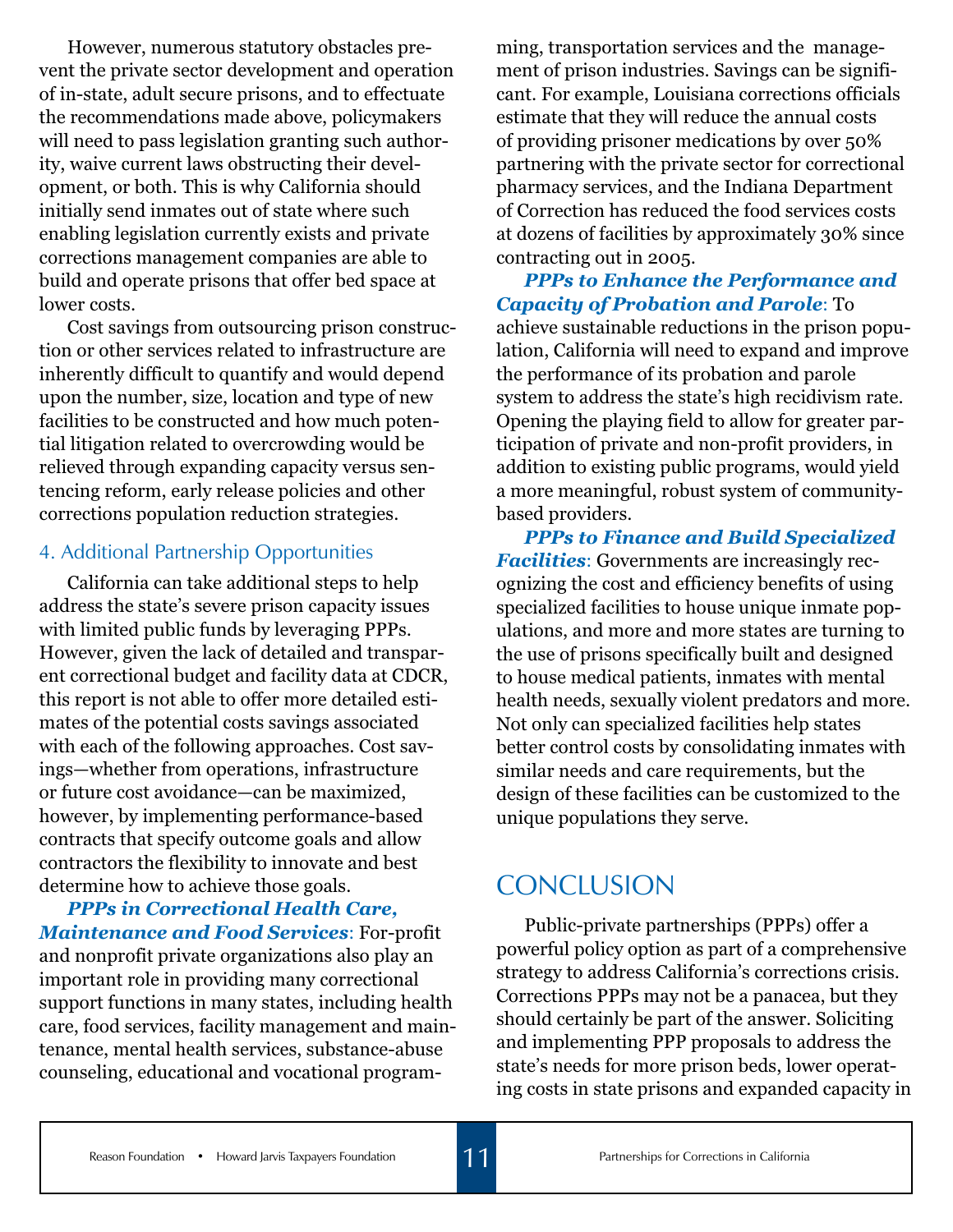community corrections would give policymakers a powerful tool to help address severe prison overcrowding, reduce future operational costs, and deliver needed new correctional system capacity.

California's corrections costs are significantly higher than those in other states in the region, and more than twice as high as the neighboring states of Arizona and Nevada. Further, California's average in-state cost per inmate is more than double the amount *it spends itself* to house its inmates in outof-state, privately run facilities. Texas, the second largest state corrections system after California, spends less than half as much per inmate per year system-wide as California does, and Texas officials estimate that annual cost savings in PPP prisons (relative to their public sector peers) has ranged 3 to 15% between 2003 and 2010, averaging 8.5% annually.

There is abundant evidence that private corrections providers can offer the same or better services for significantly less cost. With contracts that specify outcomes but leave processes up to contractors, PPPs in correctional operations would allow the state to rein in excessive personnel costs and take advantage of competition and private sector incentives to maximize service quality and minimize costs in order to retain or renew contracts. These incentives are largely absent under the existing government monopoly.

While the large-scale outsourcing of the state's corrections operations may not be politically or practically feasible immediately, California can take an important, immediate step toward reducing its corrections costs by building upon its successful experience transferring inmates to lower-cost, privately operated facilities out of state. Transferring an additional 25,000 low- to medium-security inmates to such facilities—5,000 per year for five years—would result in an estimated savings of between \$111 million and \$120 million for the first year of the prisoner transfer plan, and between \$1.7 billion and \$1.8 billion in aggregate savings by the end of year five. This could be accomplished without laying off current personnel, but rather down-sizing the state labor force using attrition.

If applied system-wide, the expanded use of corrections partnerships could save California between \$412 million and \$1.24 billion annually (or, 5-15% of its current operating budget) as a conservative estimate, though it is possible that actual savings could be even higher.

California can also seek cost savings and quality improvements through PPPs for correctional health care, maintenance and food services, probation and parole services and the development of new, specialized facilities to house unique inmate populations (including medical and mental health facilities).

PPPs have a proven track record in driving down costs and improving correctional service delivery, but they should not be viewed as a silver bullet for the enormous corrections challenges California is facing; PPPs are just one policy tool among many needed to address the corrections crisis. Truly "right-sizing" the system and putting California corrections on a sustainable path will demand a wide range of other actions and systemic reforms, including a system-wide CDCR performance audit and review, state sentencing reform, expansions in the use of evidence-based recidivism reduction strategies, and reductions in the use of technical violations to re-incarcerate offenders on parole or probation.

Given the state's dire fiscal straits, corrections PPPs represent a common-sense reform that can provide significant budgetary relief and dramatic service quality improvements. The sooner the state acts to implement PPPs, the sooner it will begin realizing cost savings and begin addressing the state's corrections crisis in earnest.

## ABOUT THE AUTHORS

**Leonard Gilroy, AICP** is the Director of Government Reform at Reason Foundation, a nonprofit think tank advancing free minds and free markets. Gilroy, a certified urban planner (AICP), researches privatization, government reform, transportation, infrastructure and urban policy issues. Gilroy has a diversified background in policy research and implementation, with particular emphases on pub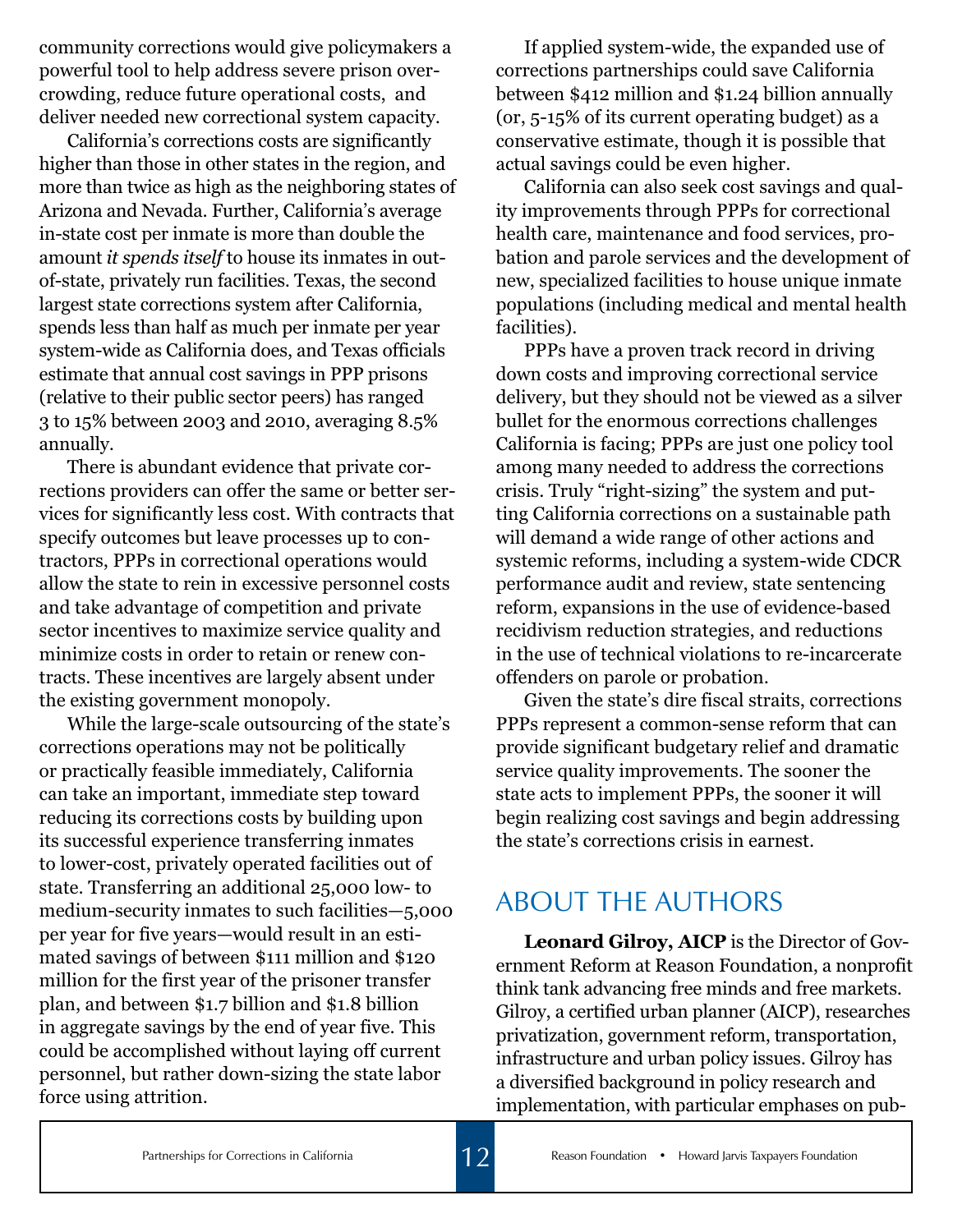lic-private partnerships, competition, government efficiency, transparency, accountability and government performance. Gilroy has worked closely with legislators and elected officials in Texas, Arizona, Louisiana, Utah, Virginia, California and several other states in efforts to design and implement market-based policy approaches, improve government performance, enhance accountability in government programs and reduce government spending. Gilroy is the editor of the well-respected newsletter on privatization, *Privatization Watch*, and is the editor of the widely read *Annual Privatization Report*, which examines trends and chronicles the experiences of local, state and federal governments in bringing competition to public services. His articles have been featured in such leading publications as *The Wall Street Journal*, *Los Angeles Times*, *New York Post*, *The Weekly Standard*, *Washington Times*, *Houston Chronicle*, *Atlanta Journal-Constitution*, *Arizona Republic*, *San Diego Union-Tribune*, *Philadelphia Inquirer* and *The Salt Lake Tribune*.

**Adam B. Summers** is a policy analyst at Reason Foundation. He has written extensively on privatization, government reform, public pension reform, occupational licensing, law and economics, individual liberty and various other political and economic topics. Mr. Summers's articles have been published by *The Wall Street Journal*, *Los Angeles Times*, *San Francisco Chronicle*, *San Diego Union-Tribune*, *Atlanta Journal-Constitution*, *Orange County Register*, *Baltimore Sun*, *Los Angeles Daily News*, *Los Angeles Business Journal* and many others.

**Anthony Randazzo** is the Director of Economic Research for Reason Foundation, a nonprofit think tank advancing free minds and free markets. He specializes in financial regulatory policy, fiscal policy, government reform and privatization policy. He also serves as associate editor of *Privatization Watch*. His work has been featured in *Reason* magazine, *The Detroit News*, *Chicago Sun-Times* and various online publications.

**Harris Kenny** is a research intern at Reason Foundation. Kenny will be graduating from Pepperdine University with a Bachelor of Arts in Eco-

nomics in May 2010. He is also currently interning at the Los Angeles Economic Development Corporation. At Pepperdine he conducts research for Dr. Luisa Blanco-Raynal of the School of Public Policy.

# **NOTE**

Sections of this report discussing comparative public and private sector per diem costs in Texas were revised in April 2011 to reflect updated data reported by the Texas Legislative Budget Board. In addition, those sections were revised to reflect a more robust LBB analysis comparing the estimated per diem costs of a 1,000-bed prototype public sector facility to those of a comparable privately operated facility. Earlier versions of this report cited systemwide average costs, as opposed to the more detailed facility-level cost comparison.

# **ENDNOTES**

1. California Department of Rehabilitation and Corrections, *2009 Annual Report*, p 11. http://www. cdcr.ca.gov/News/2009\_Press\_Releases/docs/ CDCR\_Annual\_Report.pdf

2. *Coleman v. Schwarzenegger*, 2009 WL 2430820 (N.D. Cal and E.D. Cal. August 4, 2009), http://www.caed.uscourts.gov/caed/staticOther/ page\_1644.htm (accessed February 26, 2010)

3. See *Valdivia v. Davis (2002)*, *Plata v. Schwarzenegger (2005)*, *Perez v.Tilton (2006)*, *Coleman v. Schwarzenegger (2007)*. More information is available from the Prison Law Office at www.prisonlaw. com/pdfs/overcrowding6-08.pdf.

4. Little Hoover Commission, *Solving California's Corrections Crisis: Time is Running Out*, (January 25, 2007), p. ii.

5. "Jailhouse blues: California must reduce its prisons' overcrowding and cost. But how?" *The Economist*, February 11, 2010, http://www.economist. com/world/united-states/displaystory.cfm?story\_ id=15500687, (accessed February 26, 2010).

6. Legislative Analyst's Office, *Correctional Officer Pay, Benefits, and Labor Relations*, February 7, 2008, http://www.lao.ca.gov/2008/stadm/ccpoa\_ pay\_020708/ccpoa\_pay\_020708.aspx (accessed